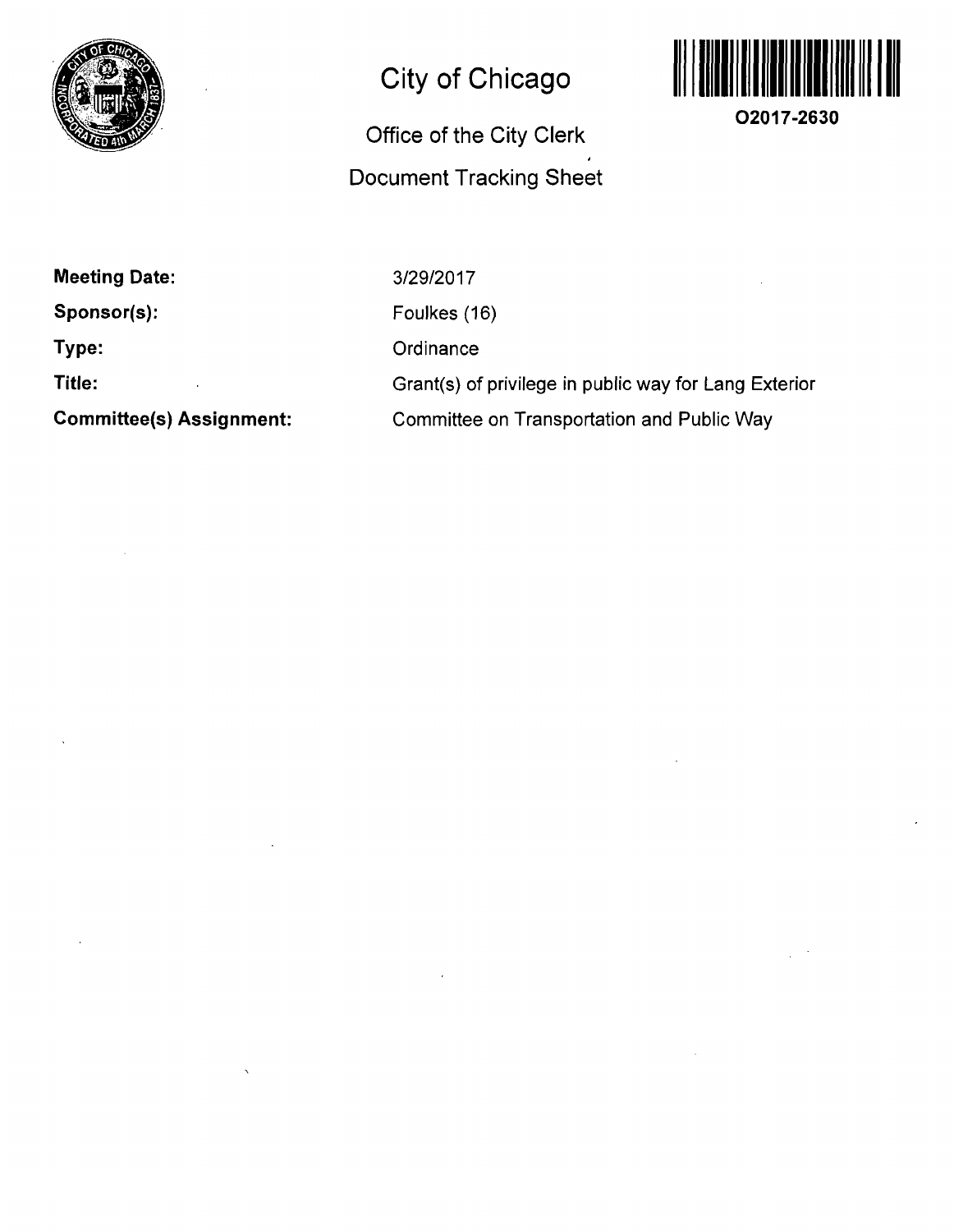**ORDINANCE** LANG EXTERIOR Acct. No. 31387-1 Permit No. 1126809

Be It Ordained by the City Council of the City of Chicago:

SECTION 1. Permission and authority are hereby given and granted to LANG EXTERIOR, upon the terms and subject to the conditions of this ordinance to maintain and use one (1) sign(s) projecting over the public right-of-way attached to its premises known as 2323 W. 59th St..

Said sign structure(s) measures as follows; along W. 59th Street: One (1) at nine point six (9.6) feet in length, four (4) feet in height and fourteen (14) feet above grade level.

The location of said privilege shall be as shown on prints kept on file with the Department of Business Affairs and Consumer Protection and the Office of the City Clerk.

Said privilege shall be constructed in accordance with plans and specifications approved by the Department of Transportation (Division of Project Development) and Zoning Department - Signs.

This grant of privilege in the public way shall be subject to the provisions of Section 10-28-015 and all other required provisions of the Municipal Code of Chicago.

The grantee shall pay to the City of Chicago as compensation for the privilege #1126809 herein granted the sum of three hundred (\$300.00) per annum in advance.

A 25% penalty will be added for payments received after due date.

The permit holder agrees to hold the City of Chicago harmless for any damage, relocation or replacement costs associated with damage, relocation or removal of private property caused by the City performing work in the public way.

Authority herein given and granted for a period of five (5) years from and after 03/14/2017.

viderman

÷

Toni L. Foulkes 16<sup>th</sup> Ward